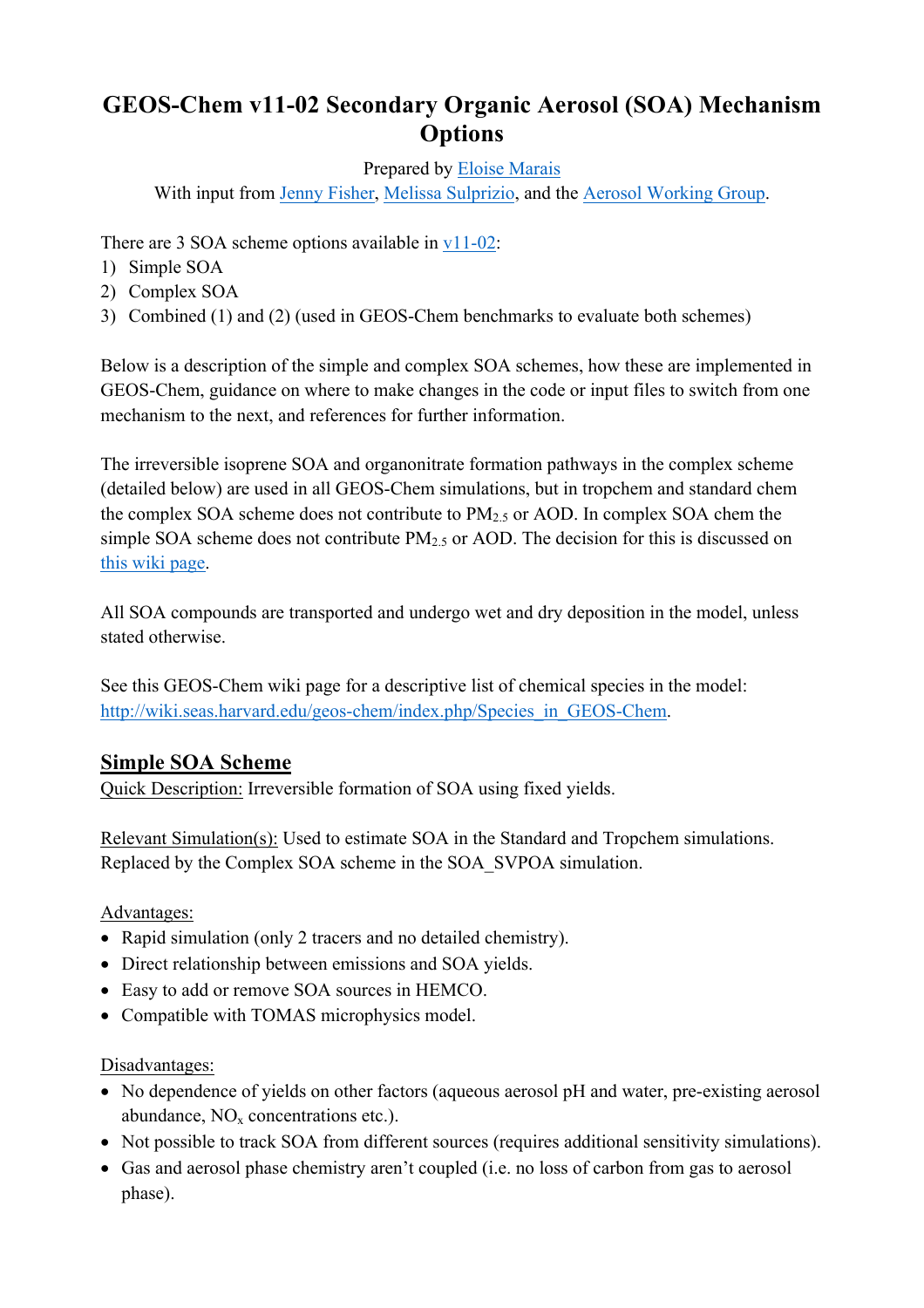Detailed Description:

Involves 2 tracers: **SOAP** (lumped SOA precursor) and **SOAS** (lumped simple SOA). SOAS is emitted directly and SOAS is formed in the atmosphere from SOAP with a default 1<sup>st</sup>-order lifetime of 1 day to form SOAS with 100% yield.

Mass yields of SOAP and SOAS are estimated by scaling monoterpene and isoprene emissions and CO emissions from biofuel  $(CO_{bf})$ , biomass burning  $(CO_{bb})$ , and fossil fuel use  $(CO_{ff})$  and SOA formation from SOAP is assumed to take a day:

### **Isoprene:**

 $ISOP \rightarrow 1.5\% SOAS$  $ISOP \rightarrow 1.5\% SOAP \xrightarrow{\tau=1 \text{ day}} SOAS$ Total SOA mass yield from isoprene is 3% (Kim et al., 2015)

#### **Monoterpenes:**

 $MONX \rightarrow 5$  mass % SOAS

 $MONX \rightarrow 5$  mass % SOAP  $\xrightarrow{\tau=1 \text{ day}}$  SOAS

Total SOA mass yield from monoterpene is 10% (as used historically in many SOA simulations, see Chin et al. (2002); note that this is double that from Kim et al., (2015)).

### **Biofuel, biomass burning, and fossil fuel:**

```
\text{CO}_{\text{bf}} \rightarrow 0.013 \text{ g SOAP} \xrightarrow{\tau=1 \text{ day}} \text{SOAS (Kim et al., 2015; Cubison et al., 2011; Shrivastava et al., 2017)}\text{CO}_{\text{bb}} \rightarrow 0.013 \text{ g SOAP} \xrightarrow{\tau=1 \text{ day}} \text{SOAS (Kim et al., 2015; Cubison et al., 2011; Shrivastava et al., 2017)}\text{CO}_{\text{ff}} \rightarrow 0.069 \text{ g SOAP} \xrightarrow{\tau=1 \text{ day}} \text{SOAS} (Kim et al., 2015; Hayes et al., 2015; Hodzic and Jimenez, 2011)
```
# **Complex SOA Scheme**

Quick Description: This scheme combines the volatility-based scheme (VBS) of Pye et al. (2010) for all SOA components with the aqueous-phase irreversible reactive uptake schemes of Marais et al. (2016) for isoprene SOA and Fisher et al. (2016) for organonitrate SOA.

Relevant Simulation(s): Used in the complex SOA and complex SOA\_SVPOA simulations. Turned off in the standard and tropchem simulations.

Advantages:

- Track individual SOA components.
- Variable yields that depend on environmental factors  $(NO<sub>x</sub>$  concentrations, pre-existing aerosol abundance, aqueous aerosol pH and water).
- Explicit mechanism that can be updated with new field and laboratory measurements.
- Gas and aerosol phase chemistry are coupled.

#### Disadvantages:

- More expensive (run time and resources) than simple scheme.
- Relationship between emissions and SOA confounded by other factors.
- Some (currently unquantified) loss of carbon through organonitrate formation.
- Risk of double-counting (see notes below)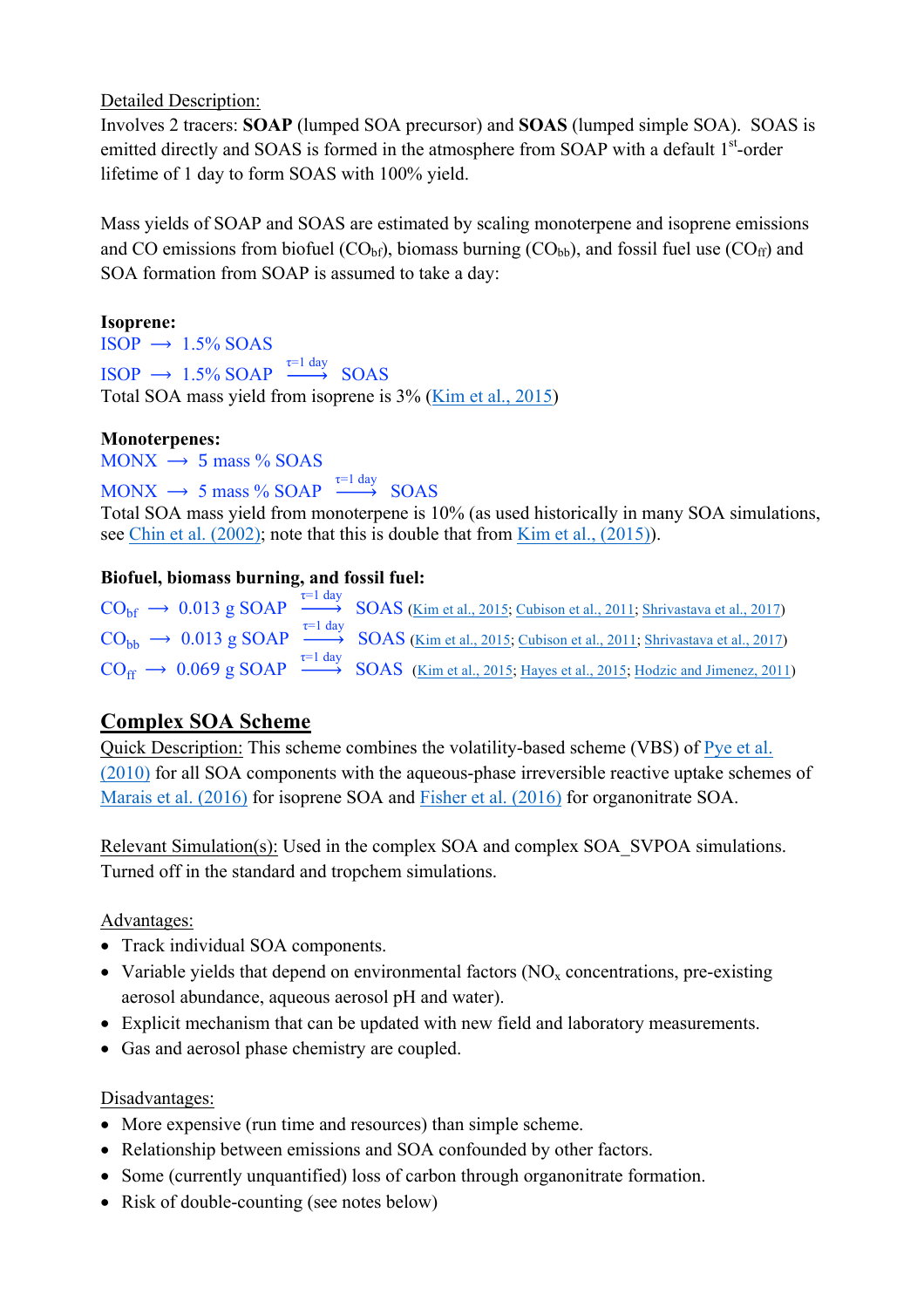#### Detailed Description:

Involves many tracers listed below. Species used are named below. See this GEOS-Chem wiki page for a detailed description of these tracers.

This scheme is turned off by default in the standard and tropchem run directories and turned on by default in benchmark, complex SOA, and complex SOA\_SVPOA run directories. The difference between these two is inclusion of SOA semivolatile POA in the complex SOA\_SVPOA simulation.

The volatility-based approach depends on abundance of  $NO<sub>x</sub>$  and volatility of pre-existing organic aerosol (C\*). The aqueous phase reactive irreversible reactive uptake scheme for isoprene uses aerosol-phase reaction rates and solubilities (effective Henry's Law constant) to estimate uptake. Aqueous-phase isoprene SOA formation depends on sulfate aerosol as sulfate impacts aqueous aerosol acidity and water mass concentrations. Organonitrate formation in the model depends on pre-existing aerosol abundance.

To activate the complex scheme in GEOS-Chem set the "Online COMPLEX SOA" option in the AEROSOL MENU in input.geos to "T" for true.

#### **Monoterpenes:**

Volatility-based scheme (Pye et al., 2010):



Irreversible uptake of monoterpene organonitrates to aerosols (Fisher et al., 2016):



**Isoprene:**

Volatility-based scheme (Pye et al., 2010):



Irreversible uptake to aqueous aerosols at RH > 35% (Marais et al., 2016):

*Uptake coefficients are estimated to determine probability of SOA formation for each precursor. See Marais et al. (2016) for detailed description of calculation of uptake coefficients.*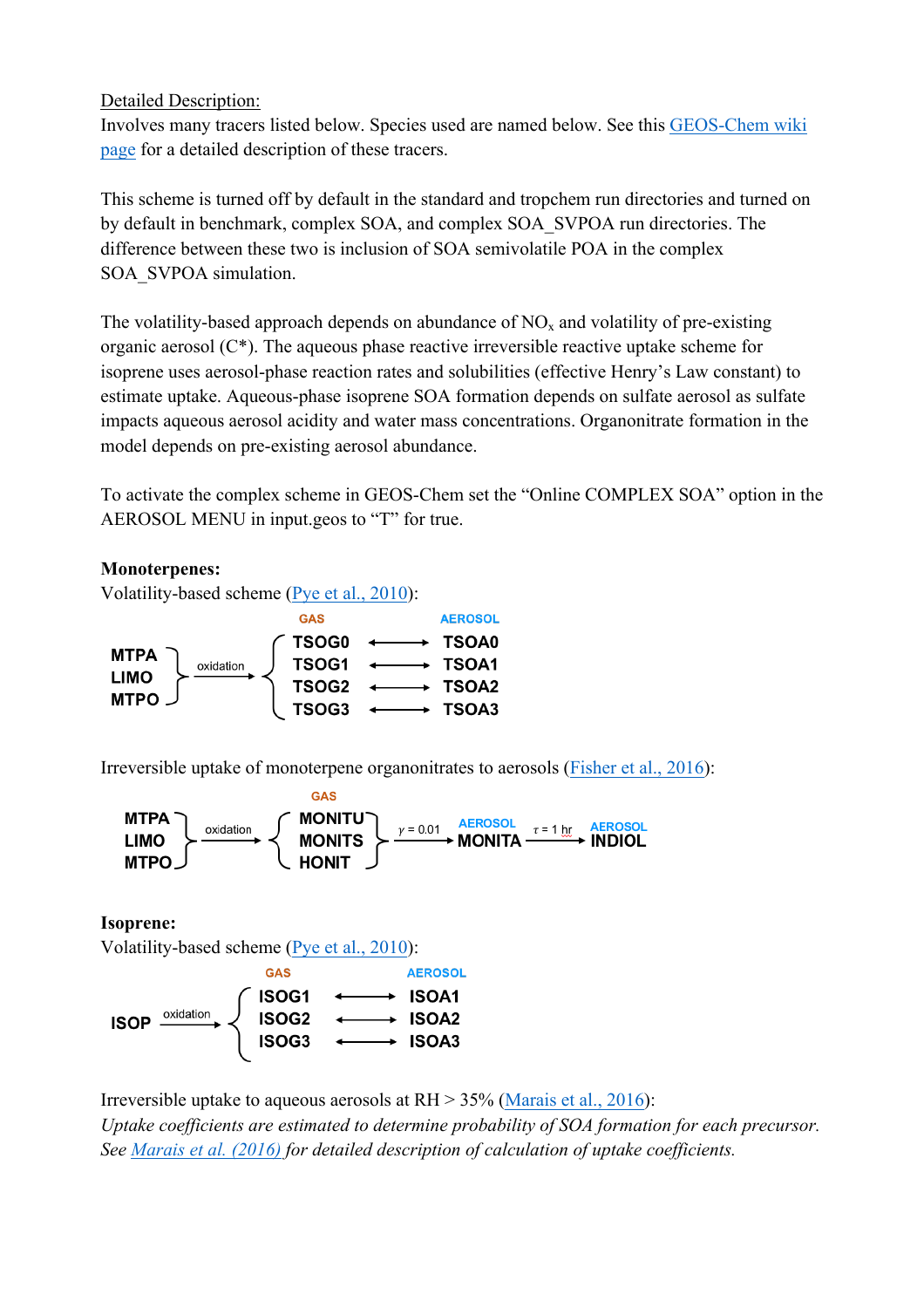

Irreversible uptake of isoprene organonitrates to all aerosol types (Fisher et al., 2016):



#### **Anthropogenic, biofuel, and biomass burning:**

Includes aromatics and semivolatile POA (SVPOA) formed by reversible partitioning (Pye et al., 2010). The SVPOA can be (de)activated using a switch in input.geos (see notes below for details).

Aromatics:

Volatility-based scheme (Pye et al., 2010):



## **NOTES:**

**INDIOL** is not transported and does not contribute to aerosol mass (including  $PM<sub>2</sub>$ ) or AOD calculations in the model, as the hydrolysis of organonitrates in the aerosol phase is uncertain (Fisher et al., 2016). **IONITA** and **MONITA** do not include any stable forms and are assumed to fully hydrolyse with a lifetime of 1 hour. More research is needed to constrain this pathway for the dominant organonitrate compounds.